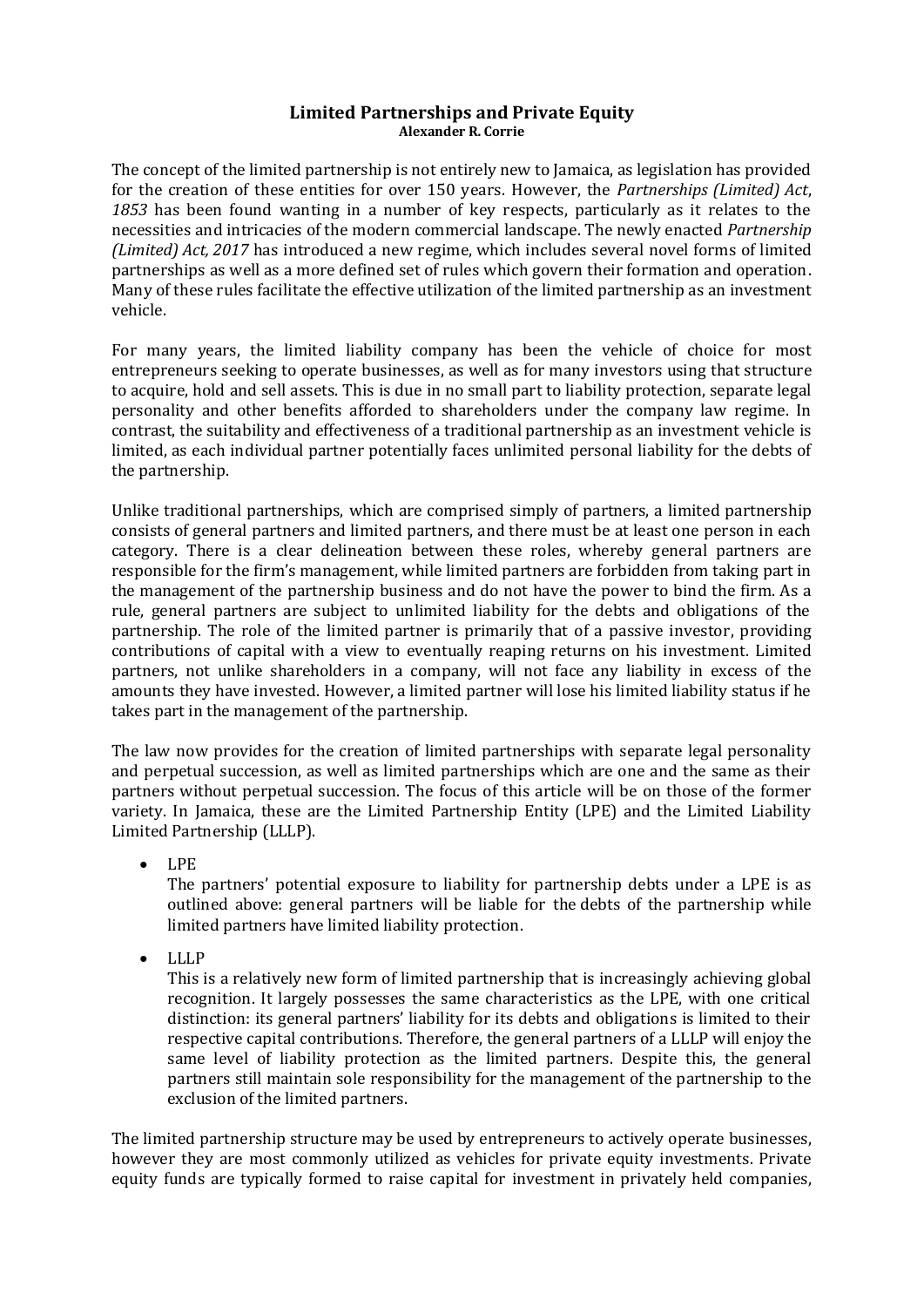with an intention for the stakes in those companies to appreciate and eventually be sold for a profit. Private equity funds established in the U.S., the U.K. and other jurisdictions have traditionally utilized the limited partnership as their vehicle of choice, despite the fact that other forms of organizations could be used to structure their operations.

The use of the limited partnership structure may facilitate the investment of capital without dilution of the direction and control of the venture. In many cases, a limited partnership may also be more flexible than a limited company with respect to the allocation of profits, as in a company this is generally dependent on the rights attached to its shares. In a limited partnership, these arrangements are defined by the terms of the limited partnership agreement, which constitutes and governs the limited partnership.

The organizational structure of a basic private equity fund formed as a limited partnership is shown below:



The general partner bears responsibility for controlling the fund and its operations, making decisions regarding its investments and, ultimately, its success. It is normally compensated by way of management fees and other fees and allocations based on the fund's performance. There is typically only one general partner, which in many cases is a private equity firm. It is advisable for the general partners of a limited partnership to take the form of a company or another corporate entity in order to gain liability protection. However, the use of the LLLP structure would negate the necessity for this, due to the limited liability status accorded to its general partners.

As indicated previously, the management of partnership business remains within the authority of the general partner. Notably, however, there are some acts that are explicitly excluded from the scope of 'management of partnership business'. These include participating in decisions regarding the partnership's investments, the transfer of all its assets or the removal of a general partner. These exceptions therefore provide limited partners with an additional safeguard, as